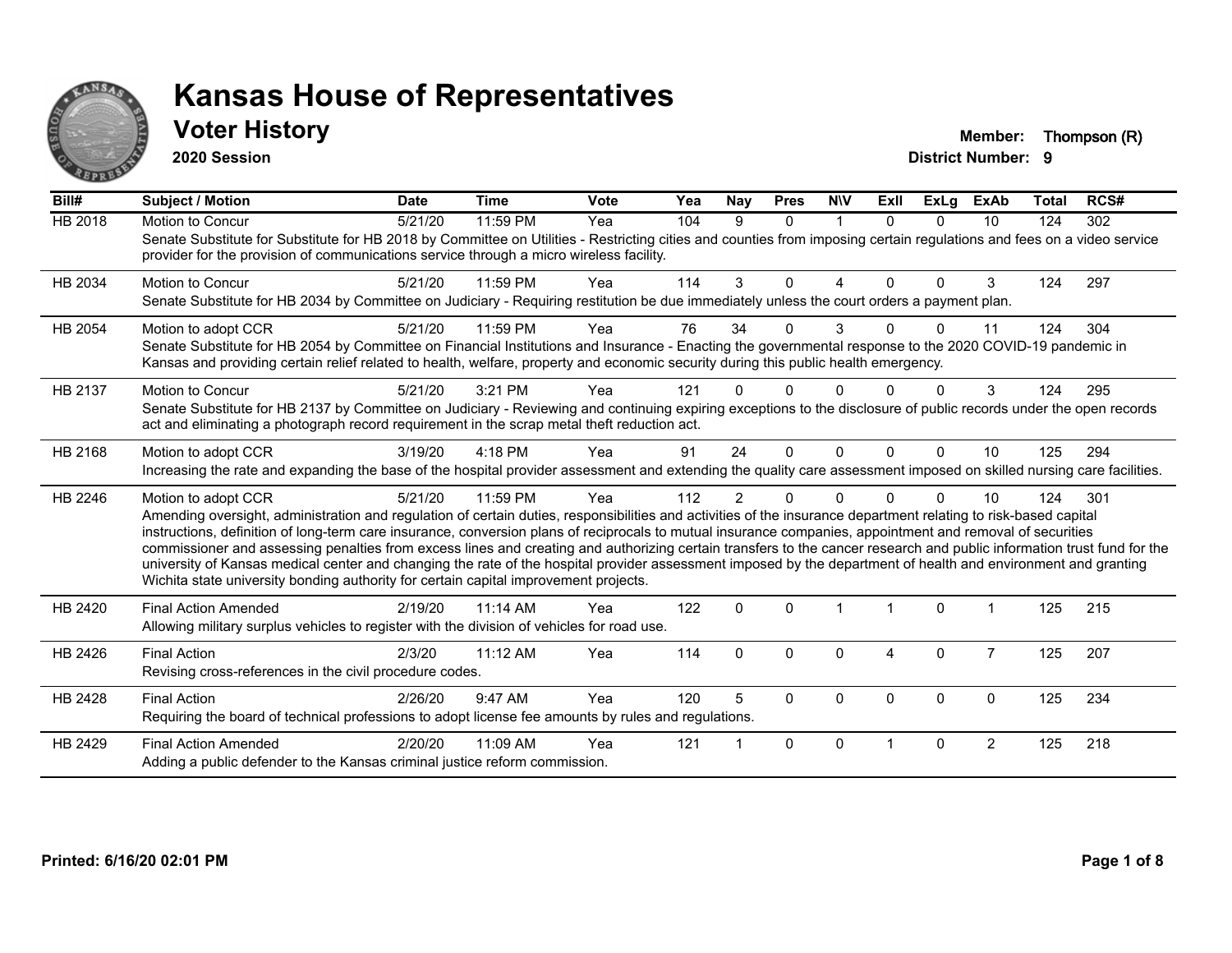

## **Voter History Member: Thompson (R)**

**2020 Session**

| Bill#          | <b>Subject / Motion</b>                                                                                                                                                                                     | <b>Date</b> | <b>Time</b> | Vote | Yea | <b>Nay</b>   | <b>Pres</b>  | <b>NIV</b>   | ExII                 | <b>ExLg</b> | <b>ExAb</b>    | <b>Total</b> | RCS# |
|----------------|-------------------------------------------------------------------------------------------------------------------------------------------------------------------------------------------------------------|-------------|-------------|------|-----|--------------|--------------|--------------|----------------------|-------------|----------------|--------------|------|
| <b>HB 2432</b> | <b>Final Action Amended</b>                                                                                                                                                                                 | 2/20/20     | 11:10 AM    | Yea  | 122 | 0            | $\mathbf{0}$ | $\Omega$     |                      | 0           | 2              | 125          | 219  |
|                | Creating the Kansas pesticide waste disposal program and allowing up to \$50,000 to be transferred annually from the Kansas agricultural remediation fund to a new<br>Kansas pesticide waste disposal fund. |             |             |      |     |              |              |              |                      |             |                |              |      |
| HB 2438        | <b>Final Action</b>                                                                                                                                                                                         | 2/26/20     | 9:48 AM     | Yea  | 125 | $\Omega$     | $\mathbf{0}$ | $\Omega$     | $\Omega$             | $\Omega$    | $\mathbf{0}$   | 125          | 235  |
|                | Allowing certain exceptions to the confidentiality of state child death review board documents.                                                                                                             |             |             |      |     |              |              |              |                      |             |                |              |      |
| <b>HB 2447</b> | <b>Final Action Amended</b>                                                                                                                                                                                 | 2/20/20     | 11:16 AM    | Yea  | 83  | 39           | $\mathbf{0}$ | $\Omega$     | $\blacktriangleleft$ | $\Omega$    | $\overline{2}$ | 125          | 220  |
|                | Changing how two-way electronic audio-visual communication is used in courts.                                                                                                                               |             |             |      |     |              |              |              |                      |             |                |              |      |
| <b>HB 2448</b> | <b>Final Action Amended</b>                                                                                                                                                                                 | 2/19/20     | $11:15$ AM  | Yea  | 98  | 25           | $\mathbf 0$  | $\Omega$     | $\mathbf{1}$         | $\Omega$    | $\mathbf{1}$   | 125          | 216  |
|                | Changing penalties for crimes related to motor vehicles.                                                                                                                                                    |             |             |      |     |              |              |              |                      |             |                |              |      |
| HB 2449        | <b>Final Action</b>                                                                                                                                                                                         | 2/20/20     | 11:17 AM    | Yea  | 99  | 23           | $\mathbf 0$  | $\Omega$     | $\blacktriangleleft$ | $\Omega$    | $\overline{2}$ | 125          | 221  |
|                | Changing the requirements for board of indigents' defense services appointments.                                                                                                                            |             |             |      |     |              |              |              |                      |             |                |              |      |
| HB 2451        | <b>Final Action</b>                                                                                                                                                                                         | 2/20/20     | 11:18 AM    | Yea  | 122 | $\Omega$     | $\mathbf{0}$ | $\Omega$     | $\blacktriangleleft$ | $\Omega$    | $\overline{2}$ | 125          | 222  |
|                | Amending Kansas department of agriculture division of animal health license, permit and registration renewal deadlines.                                                                                     |             |             |      |     |              |              |              |                      |             |                |              |      |
| HB 2452        | <b>Final Action</b>                                                                                                                                                                                         | 2/26/20     | 9:49 AM     | Yea  | 125 | $\Omega$     | $\mathbf{0}$ | $\mathbf 0$  | $\mathbf{0}$         | 0           | $\mathbf 0$    | 125          | 236  |
|                | Creating the Kansas reading readiness act.                                                                                                                                                                  |             |             |      |     |              |              |              |                      |             |                |              |      |
| HB 2454        | <b>Final Action Amended</b>                                                                                                                                                                                 | 2/19/20     | 11:17 AM    | Yea  | 114 | 9            | $\mathbf{0}$ | $\mathbf{0}$ |                      | $\Omega$    | $\overline{1}$ | 125          | 217  |
|                | Self-storage unit rentals; sales and towing of property for nonpayment of rent or abandonment; contractual value of property.                                                                               |             |             |      |     |              |              |              |                      |             |                |              |      |
| HB 2456        | <b>Final Action</b>                                                                                                                                                                                         | 2/26/20     | 9:50 AM     | Yea  | 124 |              | $\Omega$     | $\Omega$     | $\Omega$             | $\Omega$    | $\mathbf 0$    | 125          | 237  |
|                | Clarifying the definition of the term "possession" in the Kansas criminal code.                                                                                                                             |             |             |      |     |              |              |              |                      |             |                |              |      |
| HB 2462        | <b>Final Action</b>                                                                                                                                                                                         | 2/26/20     | 9:51 AM     | Yea  | 125 | $\mathbf{0}$ | $\mathbf{0}$ | $\Omega$     | $\Omega$             | $\Omega$    | $\mathbf{0}$   | 125          | 238  |
|                | Updating provisions related to the Kansas department of agriculture division of conservation.                                                                                                               |             |             |      |     |              |              |              |                      |             |                |              |      |
| HB 2463        | <b>Final Action Amended</b>                                                                                                                                                                                 | 2/26/20     | 9:52 AM     | Yea  | 125 | $\Omega$     | $\Omega$     | $\mathbf 0$  | $\Omega$             | $\Omega$    | $\mathbf{0}$   | 125          | 239  |
|                | Amending the Kansas pesticide law's licensure requirements and the Kansas chemigation safety law's permittee requirements.                                                                                  |             |             |      |     |              |              |              |                      |             |                |              |      |
| HB 2464        | <b>Final Action Amended</b>                                                                                                                                                                                 | 2/26/20     | 9:53 AM     | Yea  | 121 |              | $\Omega$     | $\Omega$     | $\Omega$             | $\Omega$    | $\mathbf{0}$   | 125          | 240  |
|                | Updating egg repacking requirements for retailers.                                                                                                                                                          |             |             |      |     |              |              |              |                      |             |                |              |      |
| HB 2466        | <b>Final Action</b>                                                                                                                                                                                         | 2/10/20     | 11:10 AM    | Yea  | 118 |              | $\Omega$     |              | $\mathcal{P}$        | $\Omega$    | 3              | 125          | 212  |
|                | Enacting the Kansas taxpayer protection act; requiring the signature and tax identification number of paid tax return preparers on income tax returns; authorizing                                          |             |             |      |     |              |              |              |                      |             |                |              |      |
|                | actions to enjoin paid tax return preparers from engaging in certain conduct.                                                                                                                               |             |             |      |     |              |              |              |                      |             |                |              |      |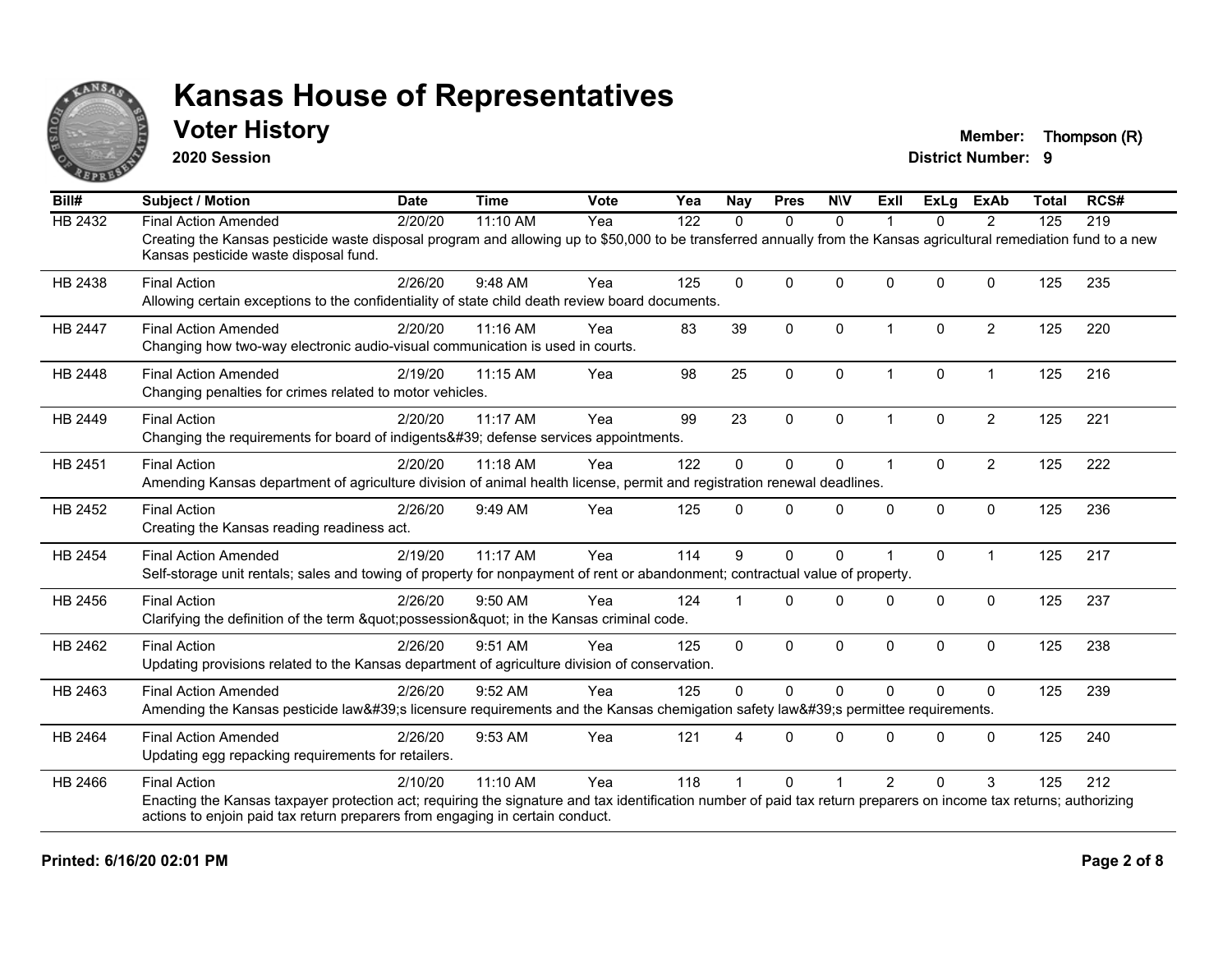

**2020 Session**

**Voter History Member: Thompson (R)** 

| Bill#          | <b>Subject / Motion</b>                                                                                                                                             | <b>Date</b> | <b>Time</b> | Vote | $\overline{Y}$ ea | <b>Nay</b>     | <b>Pres</b>  | <b>NIV</b>   | Exll     | ExLa           | <b>ExAb</b>      | <b>Total</b> | RCS# |
|----------------|---------------------------------------------------------------------------------------------------------------------------------------------------------------------|-------------|-------------|------|-------------------|----------------|--------------|--------------|----------|----------------|------------------|--------------|------|
| HB 2467        | <b>Final Action Amended</b>                                                                                                                                         | 2/7/20      | 4:10 PM     | Yea  | 105               | 15             | $\mathbf{0}$ | 3            | $\Omega$ | $\overline{2}$ | $\mathbf{0}$     | 125          | 211  |
|                | Removing the spousal exception from sexual battery and requiring a domestic violence offender assessment on a first conviction of domestic battery.                 |             |             |      |                   |                |              |              |          |                |                  |              |      |
| HB 2469        | <b>Final Action Amended</b>                                                                                                                                         | 2/26/20     | 9:54 AM     | Yea  | 120               | 5              | 0            | $\Omega$     | 0        | $\Omega$       | $\Omega$         | 125          | 241  |
|                | Extending terminal medical release to inmates in the custody of the department of corrections with a condition likely to cause death within 120 days.               |             |             |      |                   |                |              |              |          |                |                  |              |      |
| HB 2470        | <b>Final Action</b>                                                                                                                                                 | 2/26/20     | $9:55$ AM   | Yea  | 125               | $\Omega$       | $\Omega$     | $\Omega$     | $\Omega$ | $\Omega$       | $\Omega$         | 125          | 242  |
|                | Clarifying jurisdiction and supervision of offenders in a certified drug abuse treatment program.                                                                   |             |             |      |                   |                |              |              |          |                |                  |              |      |
| HB 2479        | <b>Final Action</b>                                                                                                                                                 | 2/26/20     | $9:56$ AM   | Yea  | 125               | $\Omega$       | $\mathbf{0}$ | 0            | $\Omega$ | $\Omega$       | $\mathbf 0$      | 125          | 243  |
|                | Codifying the NAIC corporate governance model regulation into statute.                                                                                              |             |             |      |                   |                |              |              |          |                |                  |              |      |
| HB 2480        | <b>Final Action</b>                                                                                                                                                 | 2/26/20     | 9:57 AM     | Yea  | 125               | $\Omega$       | $\Omega$     | $\Omega$     | $\Omega$ | $\Omega$       | $\Omega$         | 125          | 244  |
|                | Updating the definition of long-term care insurance contained in the long-term care insurance act.                                                                  |             |             |      |                   |                |              |              |          |                |                  |              |      |
| HB 2487        | <b>Emergency Final Action</b>                                                                                                                                       | 2/26/20     | 4:22 PM     | Yea  | 118               | $\overline{7}$ | $\mathbf 0$  | $\mathbf 0$  | $\Omega$ | 0              | $\Omega$         | 125          | 262  |
|                | Including emotional disability rather than emotional disturbance in the definitions of "children with disabilities" and "individuals with disabilities. "           |             |             |      |                   |                |              |              |          |                |                  |              |      |
| HB 2490        | <b>Final Action</b>                                                                                                                                                 | 3/12/20     | 11:21 AM    | Yea  | 118               | $\overline{2}$ | $\mathbf{0}$ | 0            |          | $\Omega$       | $\boldsymbol{4}$ | 125          | 276  |
|                | Kansas corporation NOL carryforward extension.                                                                                                                      |             |             |      |                   |                |              |              |          |                |                  |              |      |
| HB 2495        | <b>Final Action</b>                                                                                                                                                 | 2/26/20     | 9:58 AM     | Yea  | 125               | $\Omega$       | $\mathbf 0$  | $\mathbf{0}$ | $\Omega$ | $\Omega$       | $\Omega$         | 125          | 245  |
|                | Authorizing the crime victims compensation board to waive application time restrictions for a victim of a sexually violent crime to receive compensation for mental |             |             |      |                   |                |              |              |          |                |                  |              |      |
|                | health counseling.                                                                                                                                                  |             |             |      |                   |                |              |              |          |                |                  |              |      |
| HB 2496        | <b>Final Action</b>                                                                                                                                                 | 2/26/20     | 9:59 AM     | Yea  | 125               | $\Omega$       | $\Omega$     | $\Omega$     | $\Omega$ | $\Omega$       | $\Omega$         | 125          | 246  |
|                | Authorizing court services officers and community corrections officers to provide a certification of identification to offenders.                                   |             |             |      |                   |                |              |              |          |                |                  |              |      |
| HB 2500        | <b>Emergency Final Action Amended</b>                                                                                                                               | 2/20/20     | 11:48 AM    | Yea  | 122               | U              | $\Omega$     | $\Omega$     |          | $\Omega$       | 2                | 125          | 226  |
|                | Amending the Kansas power of attorney act regarding the form of a power of attorney and the duties of third parties relying and acting on a power of attorney.      |             |             |      |                   |                |              |              |          |                |                  |              |      |
| HB 2501        | <b>Final Action Amended</b>                                                                                                                                         | 2/20/20     | 11:19 AM    | Yea  | 119               | 3              | $\Omega$     | $\Omega$     |          | $\Omega$       | $\overline{2}$   | 125          | 223  |
|                | Allowing salvage vehicle pools to apply for ownership documents for vehicles that are disclaimed by insurance companies.                                            |             |             |      |                   |                |              |              |          |                |                  |              |      |
| HB 2503        | <b>Final Action Amended</b>                                                                                                                                         | 2/26/20     | 10:00 AM    | Yea  | 125               | $\Omega$       | $\mathbf{0}$ | $\Omega$     | 0        | $\Omega$       | $\Omega$         | 125          | 247  |
|                | Authorizing the transfer of \$268,412,000 from the state general fund to the KPERS fund during fiscal year 2020 and eliminating certain level-dollar employer       |             |             |      |                   |                |              |              |          |                |                  |              |      |
|                | contribution payments.                                                                                                                                              |             |             |      |                   |                |              |              |          |                |                  |              |      |
| <b>HB 2506</b> | <b>EFA Sub Bill Amended</b>                                                                                                                                         | 2/26/20     | 4:26 PM     | Yea  | 123               | $\mathcal{P}$  | $\Omega$     | $\Omega$     | $\Omega$ | 0              | $\Omega$         | 125          | 265  |
|                | Expanding the military spouse and servicemember's expedited licensure law to certain other license, certificate or registration applicants.                         |             |             |      |                   |                |              |              |          |                |                  |              |      |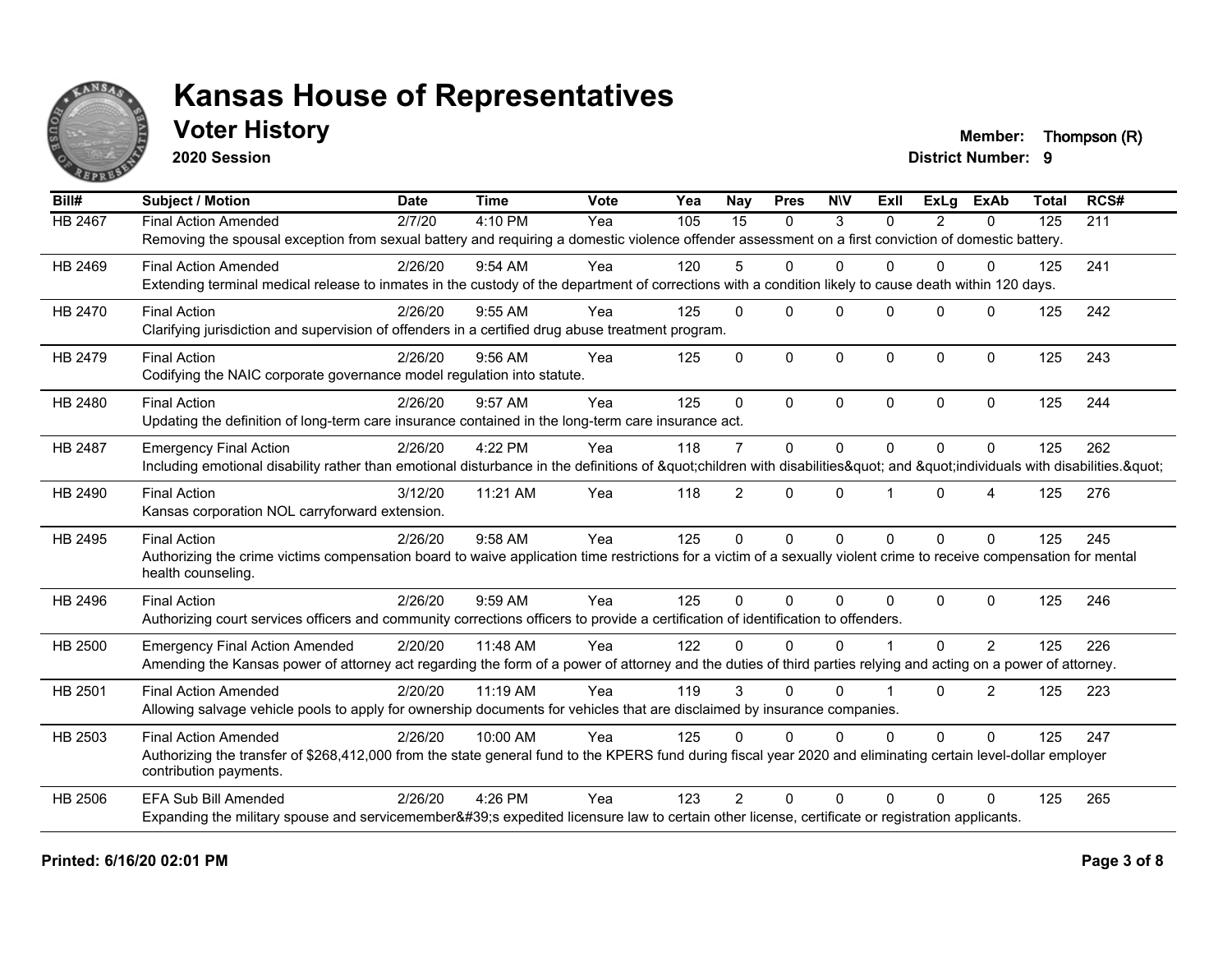

**2020 Session**

**Voter History Member: Thompson (R)** 

| Bill#          | <b>Subject / Motion</b>                                                                                                                                                                                                                                                                                                                                                                                                                                                                                                                             | <b>Date</b> | <b>Time</b> | <b>Vote</b> | Yea | <b>Nay</b>     | <b>Pres</b>          | <b>NIV</b>   | ExIl                 | <b>ExLg</b>  | <b>ExAb</b>    | <b>Total</b> | RCS# |
|----------------|-----------------------------------------------------------------------------------------------------------------------------------------------------------------------------------------------------------------------------------------------------------------------------------------------------------------------------------------------------------------------------------------------------------------------------------------------------------------------------------------------------------------------------------------------------|-------------|-------------|-------------|-----|----------------|----------------------|--------------|----------------------|--------------|----------------|--------------|------|
| <b>HB 2507</b> | <b>Final Action Amended</b><br>Liability protection for businesses that participate in high school work-based learning programs.                                                                                                                                                                                                                                                                                                                                                                                                                    | 2/26/20     | 10:01 AM    | Yea         | 97  | 27             | $\blacktriangleleft$ | $\Omega$     | $\Omega$             | $\Omega$     | $\Omega$       | 125          | 248  |
| HB 2509        | <b>Emergency Final Action</b><br>Vacating certain blocks in the original town plat set aside for a college and a park of the city of Americus and vesting fee simple title in the city.                                                                                                                                                                                                                                                                                                                                                             | 2/26/20     | 4:22 PM     | Yea         | 122 | 3              | $\mathbf{0}$         | $\Omega$     | $\Omega$             | $\Omega$     | $\mathbf{0}$   | 125          | 263  |
| HB 2510        | <b>Emergency Final Action</b><br>Special districts may be dissolved and responsibilities assumed by a city.                                                                                                                                                                                                                                                                                                                                                                                                                                         | 2/26/20     | 4:29 PM     | Yea         | 122 | 3              | $\Omega$             | $\Omega$     | $\Omega$             | $\Omega$     | $\mathbf 0$    | 125          | 267  |
| HB 2510        | Motion to adopt CCR<br>Creating the Kansas promise scholarship act; requiring a Kansas foster care children annual academic report card; authorizing the state board of regents on behalf of<br>Kansas state university to sell certain real property in Saline county; providing payment or waiver of tuition for certain dually or concurrently enrolled students;<br>authorizing the practice of the healing arts by healing arts school clinics; providing ACT college entrance exams and workkeys assessments to nonpublic school<br>students. | 5/21/20     | 11:59 PM    | Yea         | 110 | 3              | $\mathbf{0}$         |              | <sup>0</sup>         | $\Omega$     | 10             | 124          | 300  |
| HB 2515        | <b>Emergency Final Action Amended</b><br>Creating the Kansas promise scholarship program.                                                                                                                                                                                                                                                                                                                                                                                                                                                           | 2/20/20     | 11:47 AM    | Yea         | 116 | 6              | $\Omega$             | $\Omega$     | $\blacktriangleleft$ | $\Omega$     | $\overline{2}$ | 125          | 225  |
| HB 2516        | <b>Final Action Amended</b><br>Enacting the first-time home buyer savings account act.                                                                                                                                                                                                                                                                                                                                                                                                                                                              | 2/26/20     | 10:03 AM    | Yea         | 123 | $\overline{2}$ | $\mathbf 0$          | $\mathbf{0}$ | $\Omega$             | $\Omega$     | $\mathbf{0}$   | 125          | 249  |
| HB 2518        | <b>Final Action</b><br>Counting any crime with a domestic violence designation as a prior conviction under domestic battery.                                                                                                                                                                                                                                                                                                                                                                                                                        | 2/26/20     | 10:04 AM    | Yea         | 125 | $\Omega$       | $\mathbf{0}$         | $\Omega$     | $\mathbf{0}$         | $\Omega$     | $\mathbf{0}$   | 125          | 250  |
| HB 2521        | <b>Emergency Final Action Amended</b><br>Enacting the revised uniform athlete agents act.                                                                                                                                                                                                                                                                                                                                                                                                                                                           | 2/20/20     | 11:49 AM    | Yea         | 122 | $\Omega$       | $\mathbf 0$          | $\Omega$     |                      | $\Omega$     | $\overline{c}$ | 125          | 227  |
| HB 2524        | <b>Final Action</b><br>Updating motor carrier laws and regulation of motor carriers by the state corporation commission.                                                                                                                                                                                                                                                                                                                                                                                                                            | 2/17/20     | 11:24 AM    | Yea         | 118 | $\mathbf{0}$   | $\Omega$             | $\Omega$     | 3                    | $\Omega$     | $\overline{4}$ | 125          | 213  |
| <b>HB 2528</b> | <b>Final Action</b><br>Providing for all vehicles more than 35 years old to qualify as an antique vehicle.                                                                                                                                                                                                                                                                                                                                                                                                                                          | 2/26/20     | 10:05 AM    | Yea         | 124 |                | $\mathbf{0}$         | $\mathbf{0}$ | $\Omega$             | $\mathbf{0}$ | $\mathbf{0}$   | 125          | 251  |
| HB 2540        | <b>Emergency Final Action Amended</b><br>Requiring moneys attributable to at-risk student weighting be expended for approved at-risk educational programs.                                                                                                                                                                                                                                                                                                                                                                                          | 2/26/20     | 4:37 PM     | Yea         | 111 | 14             | $\Omega$             | $\Omega$     | 0                    | 0            | $\mathbf 0$    | 125          | 274  |
| HB 2546        | <b>Final Action</b><br>Creating the crime of sexual extortion and adding the crime to the Kansas offender registration act.                                                                                                                                                                                                                                                                                                                                                                                                                         | 2/26/20     | 10:06 AM    | Yea         | 125 |                | $\mathbf{0}$         | $\mathbf 0$  | $\Omega$             | $\Omega$     | $\mathbf 0$    | 125          | 252  |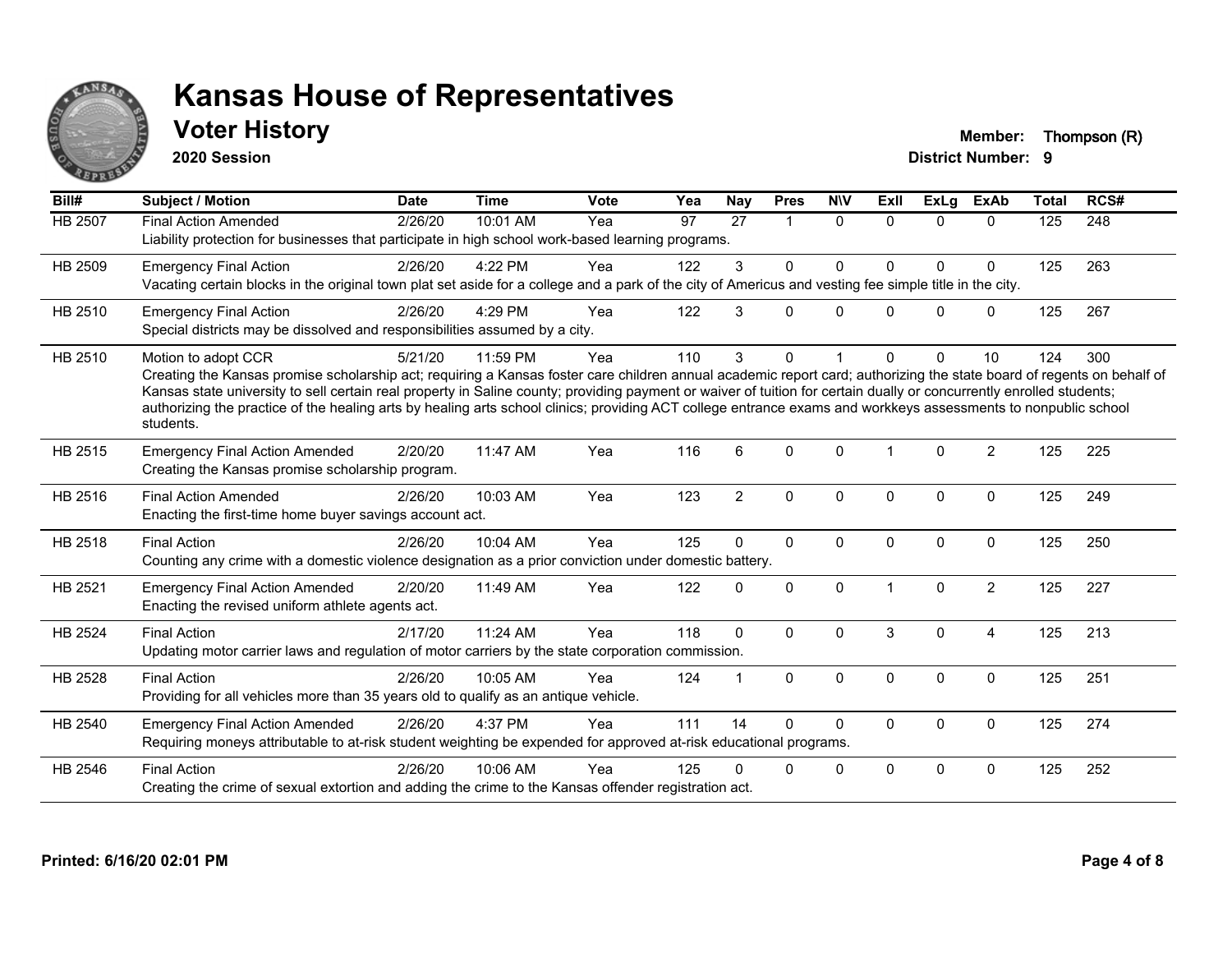

**2020 Session**

**Voter History Member: Thompson (R)** 

| Bill#          | <b>Subject / Motion</b>                                                                                                                                                                                                                                                                                         | <b>Date</b> | <b>Time</b> | Vote | Yea | <b>Nay</b>     | <b>Pres</b>  | <b>NIV</b>   | ExII           | <b>ExLa</b> | <b>ExAb</b>    | <b>Total</b> | RCS# |
|----------------|-----------------------------------------------------------------------------------------------------------------------------------------------------------------------------------------------------------------------------------------------------------------------------------------------------------------|-------------|-------------|------|-----|----------------|--------------|--------------|----------------|-------------|----------------|--------------|------|
| HB 2547        | <b>Final Action Amended</b><br>Making changes to suspended drivers' license requirements.                                                                                                                                                                                                                       | 2/26/20     | 10:07 AM    | Yea  | 125 | $\mathbf{0}$   | $\mathbf 0$  | $\Omega$     | $\Omega$       | $\Omega$    | $\mathbf{0}$   | 125          | 253  |
| HB 2548        | <b>Final Action Amended</b><br>Claims against the state submitted by the Joint Committee on Special Claims Against the State.                                                                                                                                                                                   | 3/13/20     | 8:19 AM     | Yea  | 115 | $\mathbf{1}$   | $\Omega$     | $\Omega$     | $\overline{2}$ | $\Omega$    | $\overline{7}$ | 125          | 282  |
| HB 2554        | <b>Final Action</b><br>Enacting the uniform fiduciary income and principal act (UFIPA).                                                                                                                                                                                                                         | 2/26/20     | 10:08 AM    | Yea  | 125 | $\Omega$       | $\mathbf{0}$ | $\mathbf{0}$ | $\mathbf{0}$   | $\Omega$    | $\mathbf{0}$   | 125          | 254  |
| HB 2571        | <b>Final Action Amended</b><br>Club and drinking establishment liquor license eligibility; spouse is a law enforcement officer in another county.                                                                                                                                                               | 3/12/20     | 11:22 AM    | Yea  | 108 | 12             | $\Omega$     | $\Omega$     | $\overline{1}$ | $\Omega$    | $\overline{4}$ | 125          | 277  |
| HB 2575        | <b>Emergency Final Action Amended</b><br>Amending the Kansas drycleaner environmental response act to change the required deductible rate, environmental surcharge rate and penalty fine amount.                                                                                                                | 2/26/20     | 4:31 PM     | Yea  | 95  | 29             |              | $\Omega$     | $\Omega$       | $\Omega$    | $\mathbf{0}$   | 125          | 269  |
| HB 2583        | <b>Emergency Final Action</b><br>Clarify the vacation of territory from city boundaries or release of easements.                                                                                                                                                                                                | 2/26/20     | 4:35 PM     | Yea  | 124 |                | $\Omega$     | $\Omega$     | $\Omega$       | $\Omega$    | $\Omega$       | 125          | 273  |
| HB 2585        | <b>Emergency Final Action Amended</b><br>Amending the Kansas drycleaner environmental response act to change the required deductible rate, environmental surcharge rate and penalty fine amount.                                                                                                                | 2/26/20     | 4:27 PM     | Yea  | 123 | $\overline{2}$ | $\mathbf{0}$ | $\Omega$     | $\Omega$       | $\Omega$    | $\mathbf{0}$   | 125          | 266  |
| HB 2585        | <b>Motion to Concur</b><br>Senate Substitute for HB 2585 by Committee on Utilities - Exempting certain public utilities from Kansas income taxation and allowing the state corporation<br>commission to approve certain contract and reduced electric rates and associated cost recovery from all rate classes. | 5/21/20     | 3:59 PM     | Yea  | 75  | 45             |              | $\Omega$     | 0              | $\Omega$    | 3              | 124          | 296  |
| <b>HB 2587</b> | <b>Final Action</b><br>Allowing venue for an agency adoption to be where a state agency or their subcontracting agencies have offices when the state is the agency.                                                                                                                                             | 2/26/20     | 10:09 AM    | Yea  | 124 |                | $\Omega$     | $\Omega$     | U              | $\Omega$    | $\Omega$       | 125          | 255  |
| HB 2595        | <b>Final Action Amended</b><br>Eliminating the 30-day delay before offering state surplus property for sale to the general public.                                                                                                                                                                              | 2/20/20     | 11:20 AM    | Yea  | 118 | 3              |              | $\Omega$     |                | $\Omega$    | 2              | 125          | 224  |
| HB 2596        | <b>Final Action Amended</b><br>Allowing an alcoholic liquor manufacturer to obtain a drinking establishment license under certain conditions.                                                                                                                                                                   | 3/12/20     | 11:23 AM    | Yea  | 113 |                | $\Omega$     | $\mathbf{0}$ |                | $\Omega$    | $\overline{4}$ | 125          | 278  |
| HB 2618        | <b>Emergency Final Action Amended</b><br>Establishing a state broadband grant program under the department of commerce to encourage the deployment of broadband in the state.                                                                                                                                   | 2/26/20     | 4:33 PM     | Yea  | 120 |                | $\Omega$     | $\Omega$     | $\Omega$       | $\Omega$    | $\Omega$       | 125          | 271  |
| HB 2619        | <b>Final Action</b><br>Adjusting the frequency of the KPERS actuarial experience study.                                                                                                                                                                                                                         | 2/26/20     | $10:10$ AM  | Yea  | 118 |                | $\Omega$     | $\Omega$     | $\Omega$       | $\Omega$    | $\Omega$       | 125          | 256  |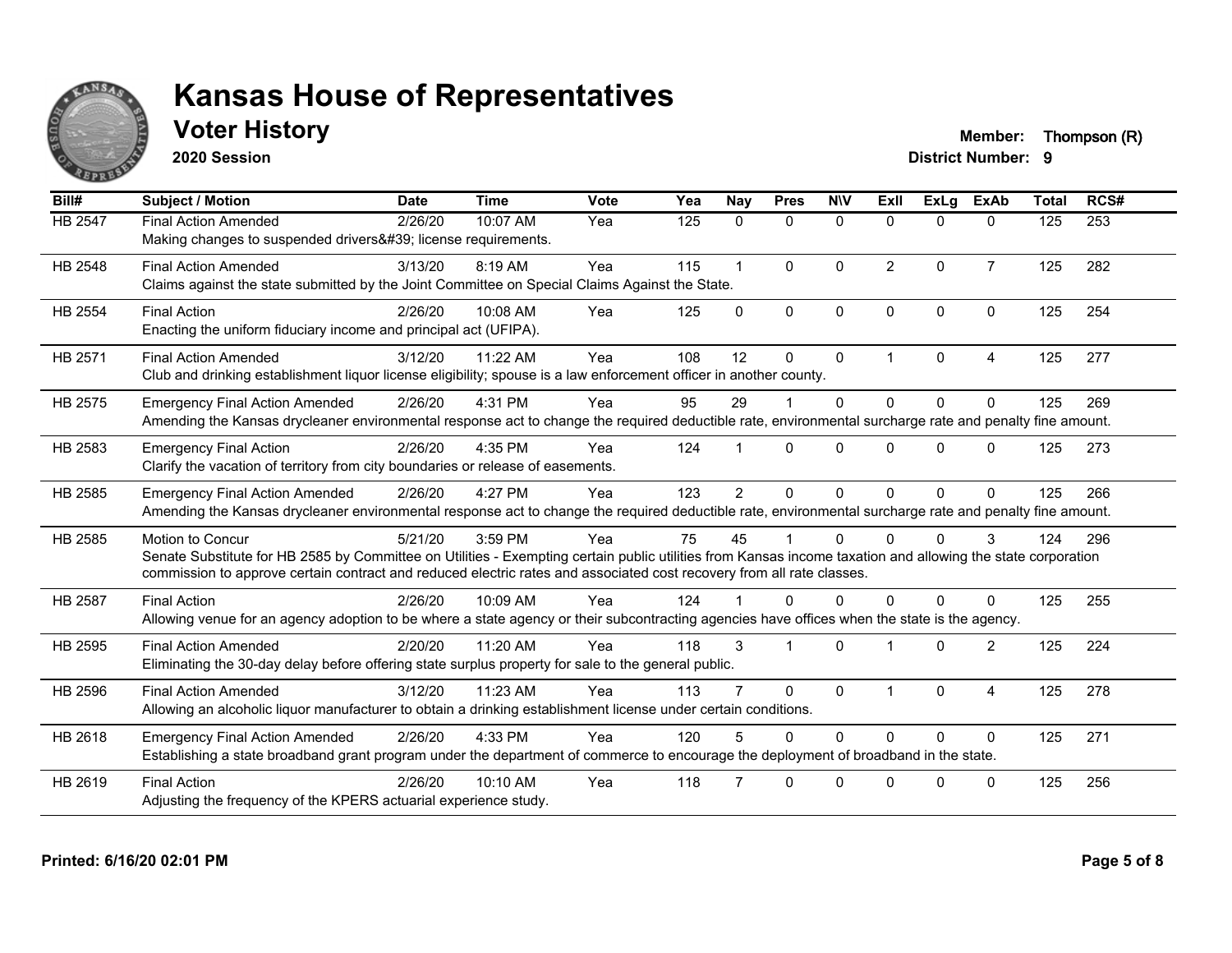

## **Voter History Member: Thompson (R)**

**2020 Session**

| Bill#           | Subject / Motion                                                                                                                                                                                                                                                                                                                                                                                                                                                                                                                                                                                                                                                                                                                                                                                                                                                                                                                                                                                              | <b>Date</b> | <b>Time</b> | <b>Vote</b> | Yea | Nav      | <b>Pres</b>    | <b>NIV</b>   | ExII           | ExLg     | <b>ExAb</b>    | <b>Total</b> | RCS# |
|-----------------|---------------------------------------------------------------------------------------------------------------------------------------------------------------------------------------------------------------------------------------------------------------------------------------------------------------------------------------------------------------------------------------------------------------------------------------------------------------------------------------------------------------------------------------------------------------------------------------------------------------------------------------------------------------------------------------------------------------------------------------------------------------------------------------------------------------------------------------------------------------------------------------------------------------------------------------------------------------------------------------------------------------|-------------|-------------|-------------|-----|----------|----------------|--------------|----------------|----------|----------------|--------------|------|
| <b>HB 2619</b>  | <b>Motion to Concur</b><br>Senate Substitute for HB 2619 by Committee on Financial Institutions and Insurance - Enacting the Kansas economic recovery loan deposit program, updating field of<br>membership requirements of credit unions and allowing privilege tax deductions on agricultural real estate loans and single family residence loans.                                                                                                                                                                                                                                                                                                                                                                                                                                                                                                                                                                                                                                                          | 5/21/20     | 11:59 PM    | Yea         | 114 | 3        | $\Omega$       | $\Omega$     | $\Omega$       | $\Omega$ | $\overline{7}$ | 124          | 298  |
| HB 2646         | <b>Final Action</b><br>Allowing the attorney general to coordinate training for law enforcement agencies on missing and murdered indigenous people.                                                                                                                                                                                                                                                                                                                                                                                                                                                                                                                                                                                                                                                                                                                                                                                                                                                           | 2/26/20     | 10:11 AM    | Yea         | 125 | 0        | 0              | n            |                | 0        | 0              | 125          | 257  |
| HB 2689         | <b>Final Action Amended</b><br>Amending the angel investor tax credit with respect to the definition of qualified securities, tax credit limitations and amounts, investor requirements and extending the<br>date that credits may be allowed.                                                                                                                                                                                                                                                                                                                                                                                                                                                                                                                                                                                                                                                                                                                                                                | 3/13/20     | 8:23 AM     | Yea         | 103 | 12       |                | $\Omega$     | $\overline{2}$ | $\Omega$ | $\overline{7}$ | 125          | 283  |
| HB 2695         | <b>Emergency Final Action</b><br>Allowing special agents from the department of corrections to attend the Kansas law enforcement training center.                                                                                                                                                                                                                                                                                                                                                                                                                                                                                                                                                                                                                                                                                                                                                                                                                                                             | 2/26/20     | 4:34 PM     | Yea         | 125 | 0        | 0              | $\Omega$     | $\Omega$       | $\Omega$ | 0              | 125          | 272  |
| HB 2699         | <b>Final Action</b><br>Requiring court services officers to assist with child in need of care cases when directed by a judge.                                                                                                                                                                                                                                                                                                                                                                                                                                                                                                                                                                                                                                                                                                                                                                                                                                                                                 | 2/26/20     | 10:13 AM    | Yea         | 105 | 20       | $\Omega$       | $\Omega$     | $\Omega$       | $\Omega$ | 0              | 125          | 258  |
| HB 2702         | <b>Emergency Final Action</b><br>Decoupling the KIT and KIR workforce training programs from the high performance incentive fund program and enhancing the workforce training tax credit.                                                                                                                                                                                                                                                                                                                                                                                                                                                                                                                                                                                                                                                                                                                                                                                                                     | 2/26/20     | 4:32 PM     | Yea         | 125 | $\Omega$ | $\overline{0}$ | $\mathbf{0}$ | $\Omega$       | $\Omega$ | $\mathbf{0}$   | 125          | 270  |
| HB 2702         | Motion to adopt CCR<br>Enacting the Kansas taxpayer protection act; establishing notice and public hearing requirements prior to approval by a governing body to exceed its revenue neutral<br>rate for the imposition of property tax and discontinuing the city and county tax lid; providing a waiver of interest and fees on certain delinquent property taxes for a<br>period of time and delaying preparation of delinquent real estate tax list and notice; prohibiting valuation increase for real property solely as the result of normal repair,<br>replacement or maintenance of existing structure; providing for county treasurers to establish a payment plan for the payment of delinquent or nondelinquent taxes;<br>requiring the state board of tax appeals to serve orders and notices by electronic means if requested by the party; prohibiting county appraisers and the state board of<br>tax appeals from increasing the valuation of county appraised property in valuation appeals. | 5/21/20     | 11:59 PM    | Yea         | 89  | 28       | 0              | $\Omega$     | n              | $\Omega$ | 7              | 124          | 299  |
| HB 2708         | <b>Emergency Final Action</b><br>Creating a drug abuse treatment program for people on diversion and allowing county attorneys to enter into agreements with court services and community<br>corrections for supervision.                                                                                                                                                                                                                                                                                                                                                                                                                                                                                                                                                                                                                                                                                                                                                                                     | 2/26/20     | 4:23 PM     | Yea         | 125 | 0        | $\Omega$       | $\Omega$     | $\Omega$       | $\Omega$ | $\Omega$       | 125          | 264  |
| HB 2713         | <b>Emergency Final Action Amended</b><br>Enacting the revised uniform law on notarial acts.                                                                                                                                                                                                                                                                                                                                                                                                                                                                                                                                                                                                                                                                                                                                                                                                                                                                                                                   | 2/26/20     | 4:30 PM     | Yea         | 122 | 3        | 0              | 0            | $\Omega$       | $\Omega$ | 0              | 125          | 268  |
| <b>HCR 5025</b> | <b>EFA Amend and Debate</b><br>Ratifying and providing the continuation of the March 12, 2020, state of disaster emergency declaration for the state of Kansas.                                                                                                                                                                                                                                                                                                                                                                                                                                                                                                                                                                                                                                                                                                                                                                                                                                               | 3/13/20     | 11:21 AM    | Yea         | 116 | 0        | 0              | n            | $\overline{2}$ | $\Omega$ | 7              | 125          | 284  |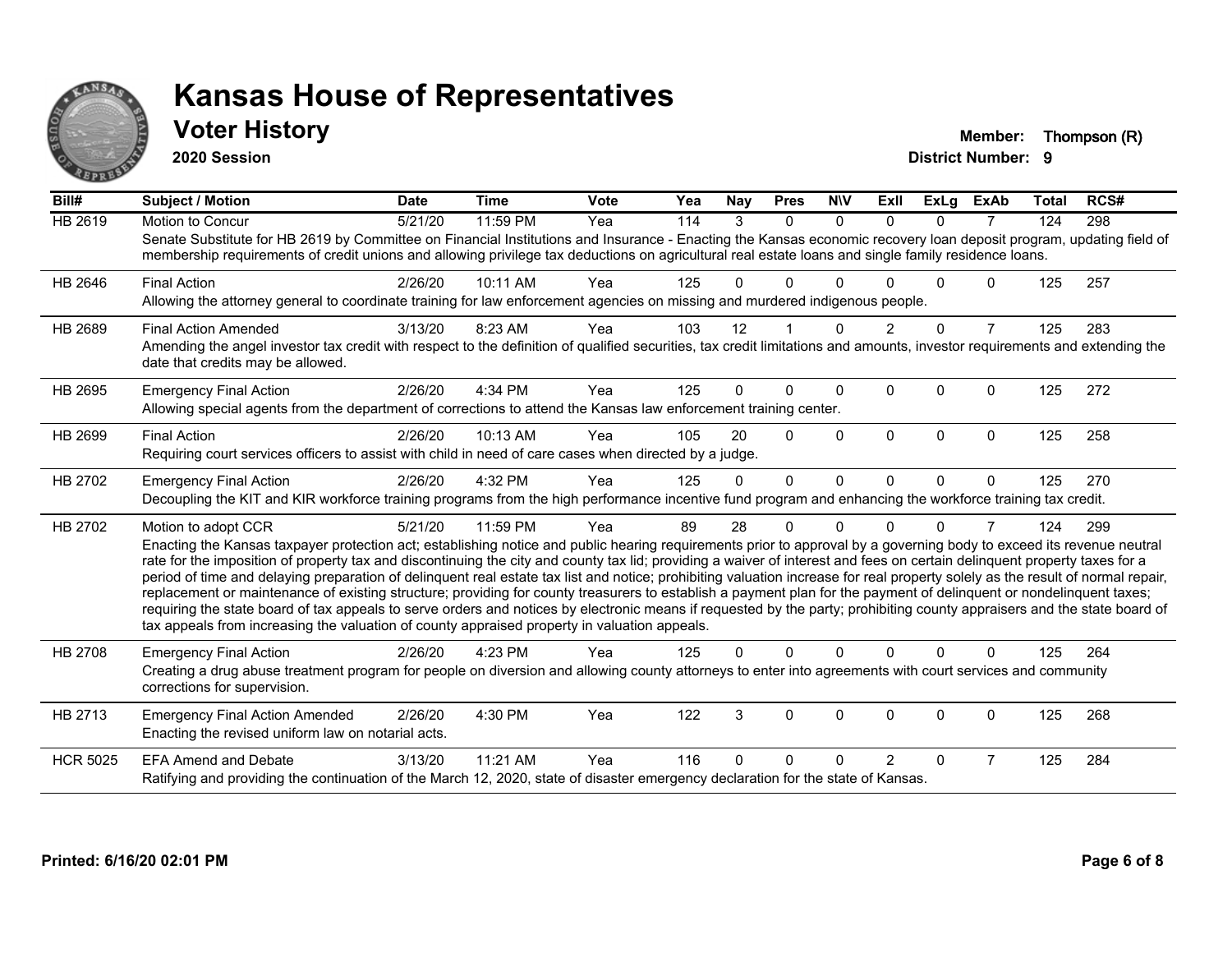

## **Voter History Member: Thompson (R)**

**2020 Session**

| Bill#           | Subject / Motion                                                                                                                                                                                                                                                                  | <b>Date</b> | <b>Time</b> | <b>Vote</b> | Yea | <b>Nay</b> | <b>Pres</b> | <b>NIV</b>   | ExII           | <b>ExLg</b>    | <b>ExAb</b> | <b>Total</b> | RCS# |
|-----------------|-----------------------------------------------------------------------------------------------------------------------------------------------------------------------------------------------------------------------------------------------------------------------------------|-------------|-------------|-------------|-----|------------|-------------|--------------|----------------|----------------|-------------|--------------|------|
| <b>HCR 5025</b> | Motion to adopt CCR<br>Ratifying and providing the continuation of the March 12, 2020, state of disaster emergency declaration for the state of Kansas, subject to limitations.                                                                                                   | 3/19/20     | 4:11 PM     | Yea         | 115 | $\Omega$   | 0           | $\Omega$     | 0              | 0              | 10          | 125          | 293  |
| <b>SB 27</b>    | <b>EFA Amend and Debate</b><br>House Substitute for SB 27 by Committee on Commerce, Labor and Economic Development - Providing for a maximum of 26 weeks of unemployment insurance<br>benefits and compensation for the pre-payment waiting period.                               | 3/17/20     | $1:02$ PM   | Yea         | 119 |            |             |              |                |                | 4           | 125          | 288  |
| SB 66           | Motion to adopt CCR<br>Appropriations for Fy 2020, 2021 and 2022 for various state agencies.                                                                                                                                                                                      | 3/19/20     | 3:52 PM     | Yea         | 99  | 16         | ŋ           | $\Omega$     | $\Omega$       | n              | 10          | 125          | 292  |
| SB 102          | <b>EFA Amend and Debate</b><br>House Substitutes for SB 102 by Committee on Judiciary - Allowing the chief justice of the Kansas supreme court to extend or suspend deadlines or time limitations to<br>secure the health and safety of court users, staff and judicial officers. | 3/16/20     | 12:13 PM    | Yea         | 113 | 5          | 0           | $\mathbf{0}$ | 3              | 0              | 4           | 125          | 285  |
| SB 142          | EFA Sub Bill Amended<br>House Substitute for SB No. 142 by House Committee on K-12 Education Budget - Authorizing the state board of education to grant waivers for school districts from<br>the requirement to provide a minimum number of school hours during the school term.  | 3/17/20     | 10:31 AM    | Yea         | 117 | 2          |             | U            |                |                |             | 125          | 287  |
| SB 155          | <b>Final Action</b><br>Cemetery district territory deannexed from the territory of Valley Center.                                                                                                                                                                                 | 2/7/20      | $4:08$ PM   | Yea         | 119 |            | $\Omega$    | 3            | 0              | $\mathfrak{p}$ | 0           | 125          | 210  |
| SB 173          | <b>EFA Amend and Debate</b><br>House Substitute for SB 173 by Committee on Appropriations - Providing for the Eisenhower legacy transportation plan.                                                                                                                              | 3/16/20     | 7:20 PM     | Yea         | 103 | 16         |             | $\Omega$     | $\overline{2}$ | $\Omega$       | 3           | 125          | 286  |
| SB 173          | Motion to adopt CCR<br>House Substitute for SB 173 by Committee on Appropriations - Providing for the Eisenhower legacy transportation plan.                                                                                                                                      | 3/19/20     | 12:04 PM    | Yea         | 112 | 3          |             | <sup>0</sup> | 0              | 0              | 10          | 125          | 291  |
| <b>SCR 1613</b> | <b>Final Action</b><br>Amending the bill of rights of the constitution of the state of Kansas to reserve to the people the right to regulate abortion through their elected state representatives<br>and senators.                                                                | 2/7/20      | 4:07 PM     | Yea         | 80  | 43         |             |              |                |                | 0           | 125          | 209  |